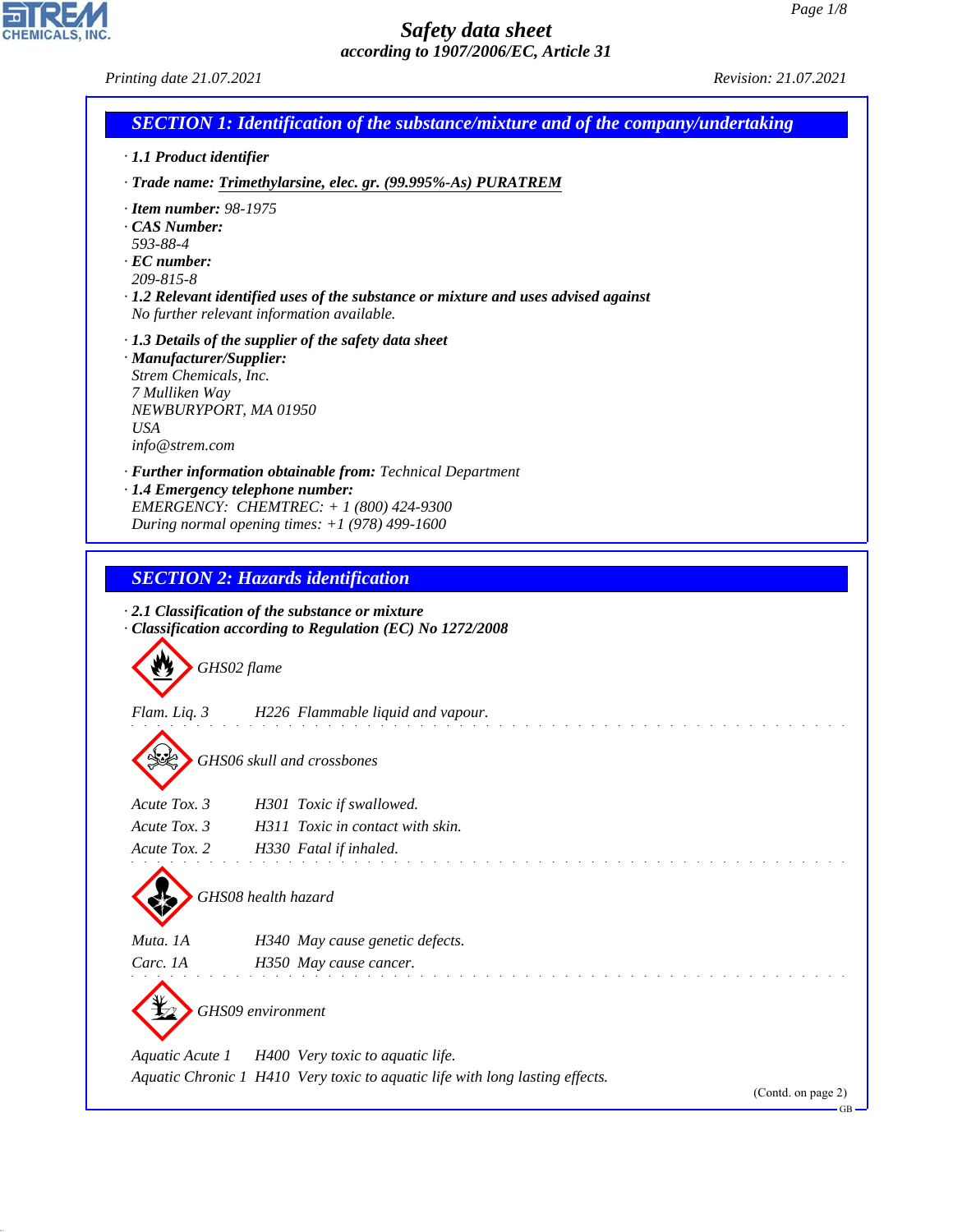*Printing date 21.07.2021 Revision: 21.07.2021*

**CHEMICALS, INC.** 

|                     | (Contd. of page 1)                                                                                  |
|---------------------|-----------------------------------------------------------------------------------------------------|
|                     | $\cdot$ 2.2 Label elements                                                                          |
|                     | · Labelling according to Regulation (EC) No 1272/2008                                               |
|                     | The substance is classified and labelled according to the CLP regulation.                           |
|                     | · Hazard pictograms                                                                                 |
|                     |                                                                                                     |
| GHS02               | GHS06<br>GHS08<br>GHS09                                                                             |
|                     |                                                                                                     |
|                     | · Signal word Danger                                                                                |
|                     | · Hazard-determining components of labelling:                                                       |
|                     | Trimethylarsine, 99%                                                                                |
| · Hazard statements |                                                                                                     |
| H226                | Flammable liquid and vapour.                                                                        |
|                     | H301+H311 Toxic if swallowed or in contact with skin.                                               |
| H330                | Fatal if inhaled.                                                                                   |
| H340                | May cause genetic defects.                                                                          |
| H350                | May cause cancer.                                                                                   |
| H410                | Very toxic to aquatic life with long lasting effects.                                               |
|                     | · Precautionary statements                                                                          |
| <i>P101</i>         | If medical advice is needed, have product container or label at hand.                               |
| <i>P102</i>         | Keep out of reach of children.                                                                      |
| P <sub>103</sub>    | Read label before use.                                                                              |
| P231                | Handle under inert gas.                                                                             |
| P210                | Keep away from heat, hot surfaces, sparks, open flames and other ignition sources. No smoking.      |
|                     | P301+P310 IF SWALLOWED: Immediately call a POISON CENTER/doctor.                                    |
|                     | P403+P233 Store in a well-ventilated place. Keep container tightly closed.                          |
| P422                | Store contents under inert gas.                                                                     |
| P <sub>501</sub>    | Dispose of contents/container in accordance with local/regional/national/international regulations. |
| 2.3 Other hazards   |                                                                                                     |
|                     | · Results of PBT and vPvB assessment                                                                |

## *SECTION 3: Composition/information on ingredients*

- *· 3.1 Chemical characterisation: Substances*
- *· CAS No. Description*
- *593-88-4 Trimethylarsine, 99%*
- *· Identification number(s)*
- *· EC number: 209-815-8*

## *SECTION 4: First aid measures*

*· 4.1 Description of first aid measures*

*· General information:*

44.1.1

*Immediately remove any clothing soiled by the product.*

*Remove breathing equipment only after contaminated clothing have been completely removed. In case of irregular breathing or respiratory arrest provide artificial respiration.*

(Contd. on page 3)

GB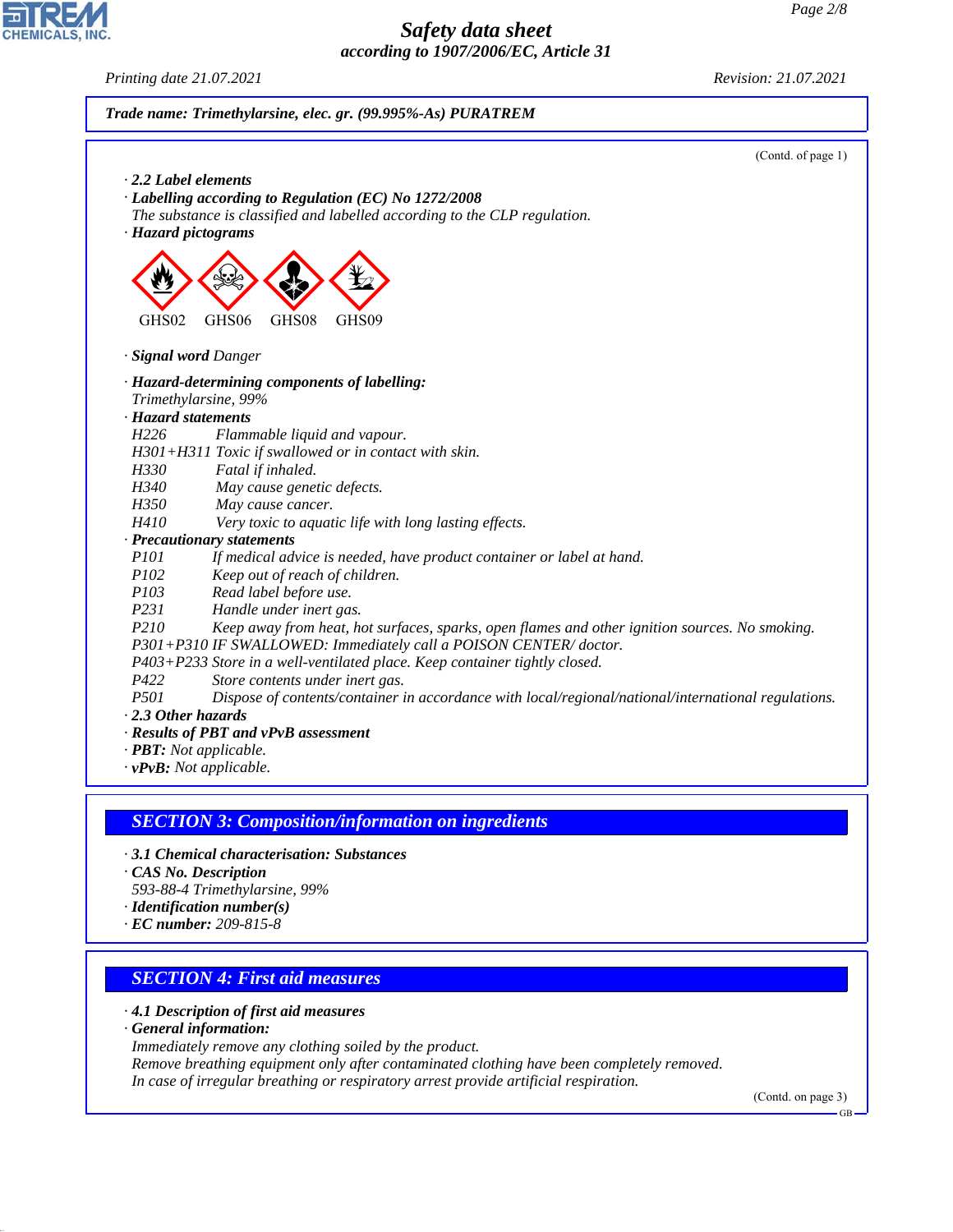*Printing date 21.07.2021 Revision: 21.07.2021*

(Contd. of page 2)

*Trade name: Trimethylarsine, elec. gr. (99.995%-As) PURATREM*

- *· After inhalation:*
- *Supply fresh air or oxygen; call for doctor.*
- *In case of unconsciousness place patient stably in side position for transportation.*
- *· After skin contact: Immediately wash with water and soap and rinse thoroughly.*
- *· After eye contact: Rinse opened eye for several minutes under running water. Then consult a doctor.*
- *· After swallowing: Do not induce vomiting; call for medical help immediately.*
- *· 4.2 Most important symptoms and effects, both acute and delayed No further relevant information available.*
- *· 4.3 Indication of any immediate medical attention and special treatment needed*

*No further relevant information available.*

#### *SECTION 5: Firefighting measures*

- *· 5.1 Extinguishing media*
- *· Suitable extinguishing agents:*
- *CO2, powder or water spray. Fight larger fires with water spray or alcohol resistant foam.*
- *· For safety reasons unsuitable extinguishing agents: Water with full jet*
- *· 5.2 Special hazards arising from the substance or mixture No further relevant information available.*
- *· 5.3 Advice for firefighters*
- *· Protective equipment: Mouth respiratory protective device.*

#### *SECTION 6: Accidental release measures*

- *· 6.1 Personal precautions, protective equipment and emergency procedures Wear protective equipment. Keep unprotected persons away.*
- *· 6.2 Environmental precautions: Do not allow product to reach sewage system or any water course. Prevent seepage into sewage system, workpits and cellars. Inform respective authorities in case of seepage into water course or sewage system.*
- *· 6.3 Methods and material for containment and cleaning up: Absorb with liquid-binding material (sand, diatomite, acid binders, universal binders, sawdust). Dispose contaminated material as waste according to item 13. Ensure adequate ventilation.*
- *· 6.4 Reference to other sections See Section 7 for information on safe handling. See Section 8 for information on personal protection equipment. See Section 13 for disposal information.*

### *SECTION 7: Handling and storage*

*· 7.1 Precautions for safe handling Ensure good ventilation/exhaustion at the workplace. Open and handle receptacle with care. Only handle and refill product in closed systems. Prevent formation of aerosols.*

*· Handling: Handle under inert gas.*

44.1.1

- *· Information about fire and explosion protection: Keep ignition sources away - Do not smoke. Protect against electrostatic charges.*
- *Keep respiratory protective device available.*

(Contd. on page 4)

GB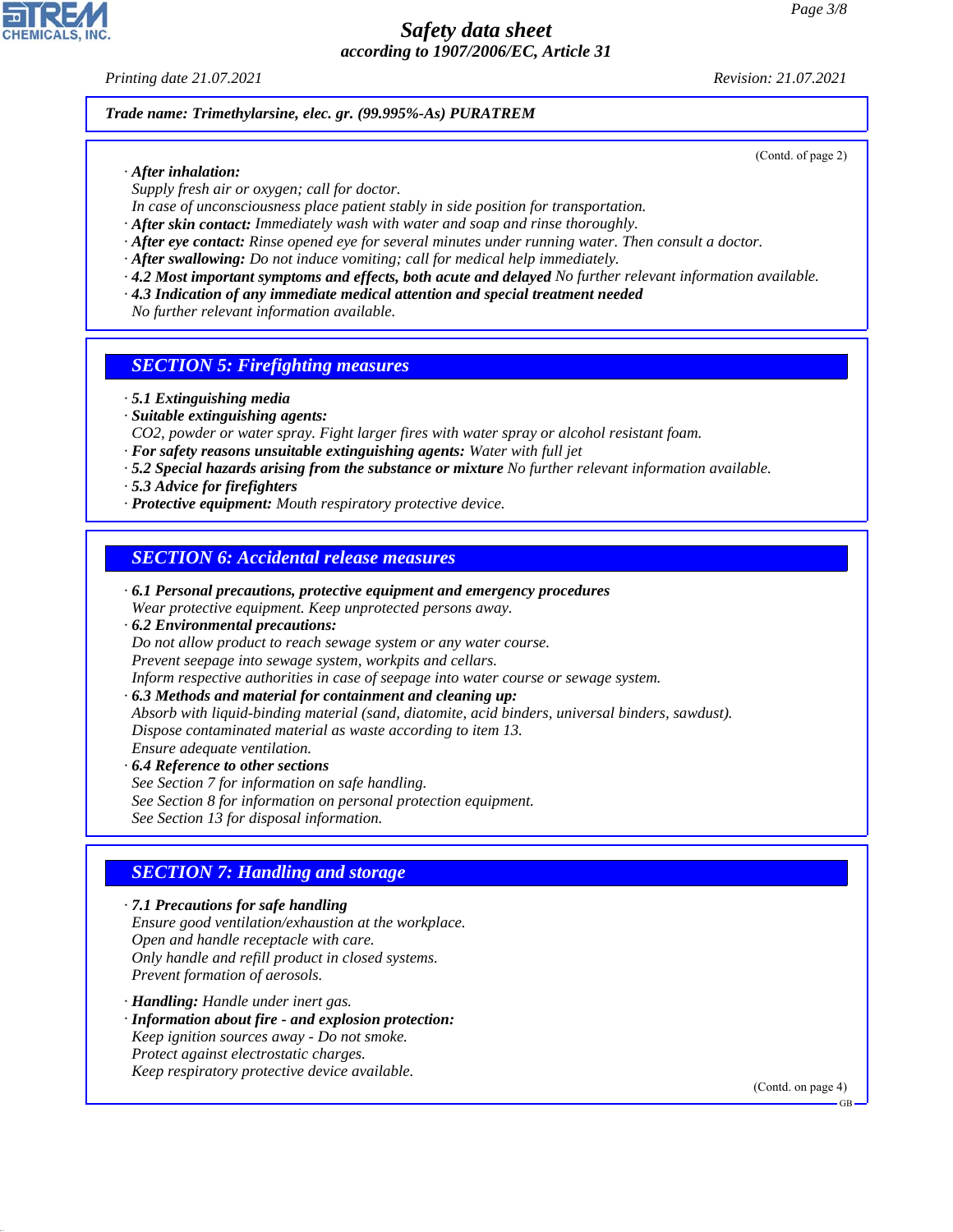*Printing date 21.07.2021 Revision: 21.07.2021*

*Trade name: Trimethylarsine, elec. gr. (99.995%-As) PURATREM*

(Contd. of page 3)

- *· 7.2 Conditions for safe storage, including any incompatibilities*
- *· Storage:*
- *Keep cool.*
- *Store contents under inert gas.*
- *· Requirements to be met by storerooms and receptacles: No special requirements.*
- *· Information about storage in one common storage facility: Not required.*
- *· Further information about storage conditions: Keep container tightly sealed.*
- *· Recommended storage temperature: Store at temperatures not exceeding 4 °C. Keep cool.*
- *· 7.3 Specific end use(s) No further relevant information available.*

#### *SECTION 8: Exposure controls/personal protection*

*· Additional information about design of technical facilities: No further data; see item 7.*

- *· 8.1 Control parameters*
- *· Ingredients with limit values that require monitoring at the workplace: Not required.*
- *· Additional information: The lists valid during the making were used as basis.*
- *· 8.2 Exposure controls*
- *· Personal protective equipment:*
- *· General protective and hygienic measures: Keep away from foodstuffs, beverages and feed. Immediately remove all soiled and contaminated clothing Wash hands before breaks and at the end of work. Store protective clothing separately. Avoid contact with the eyes and skin.*
- *· Respiratory protection:*

*In case of brief exposure or low pollution use respiratory filter device. In case of intensive or longer exposure use self-contained respiratory protective device.*

*· Protection of hands:*



\_S*Protective gloves*

*The glove material has to be impermeable and resistant to the product/ the substance/ the preparation. Due to missing tests no recommendation to the glove material can be given for the product/ the preparation/ the chemical mixture.*

*Selection of the glove material on consideration of the penetration times, rates of diffusion and the degradation · Material of gloves*

*The selection of the suitable gloves does not only depend on the material, but also on further marks of quality and varies from manufacturer to manufacturer.*

*· Penetration time of glove material*

*The exact break through time has to be found out by the manufacturer of the protective gloves and has to be observed.*

*· Eye protection:*



\_R*Tightly sealed goggles*

#### *· 9.1 Information on basic physical and chemical properties*

#### *· General Information*

- *· Appearance:*
- 

44.1.1

*Form: Liquid*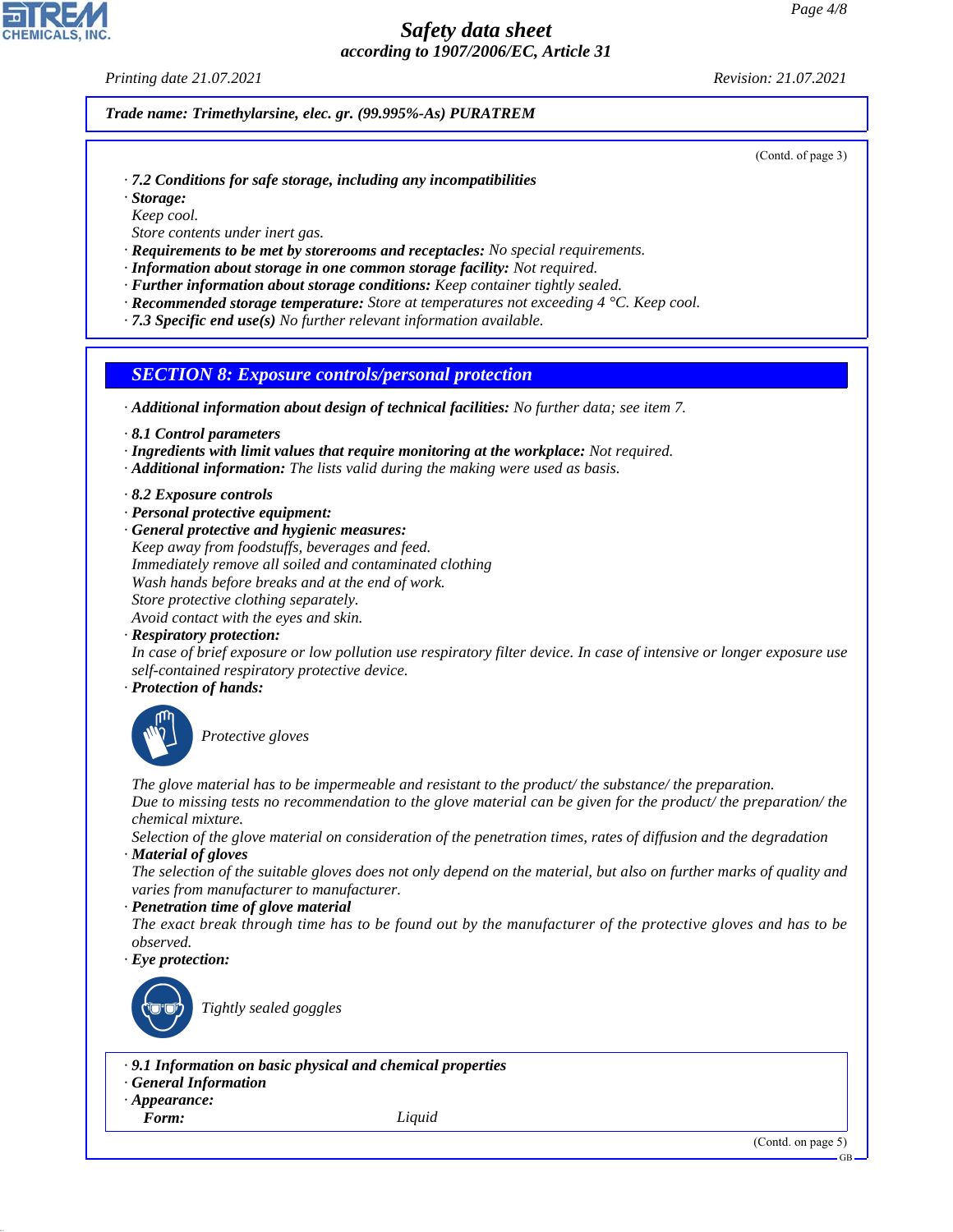*Printing date 21.07.2021 Revision: 21.07.2021*

*Trade name: Trimethylarsine, elec. gr. (99.995%-As) PURATREM*

|                                                                                                                 | (Contd. of page 4)                                                                             |
|-----------------------------------------------------------------------------------------------------------------|------------------------------------------------------------------------------------------------|
| Colour:                                                                                                         | Colourless                                                                                     |
| <i>Cdour:</i>                                                                                                   | Pungent                                                                                        |
| · Odour threshold:                                                                                              | Not determined.                                                                                |
| $\cdot$ pH-value:                                                                                               | Not determined.                                                                                |
| Change in condition<br>Melting point/freezing point:<br>Initial boiling point and boiling range: $51^{\circ}$ C | Undetermined.                                                                                  |
| · Flash point:                                                                                                  | 38 °C                                                                                          |
| · Flammability (solid, gas):                                                                                    | Not determined.                                                                                |
| · Ignition temperature:                                                                                         |                                                                                                |
| <b>Decomposition temperature:</b>                                                                               | Not determined.                                                                                |
| · Auto-ignition temperature:                                                                                    | Not determined.                                                                                |
| · Explosive properties:                                                                                         | Product is not explosive. However, formation of explosive air/vapour<br>mixtures are possible. |
| · Explosion limits:                                                                                             |                                                                                                |
| Lower:                                                                                                          | Not determined.                                                                                |
| <b>Upper:</b>                                                                                                   | Not determined.                                                                                |
| · Vapour pressure:                                                                                              | $320$ $hPa$                                                                                    |
| $\cdot$ Density at 20 $\textdegree$ C:                                                                          | $1.124$ g/cm <sup>3</sup>                                                                      |
| · Relative density                                                                                              | Not determined.                                                                                |
| · Vapour density                                                                                                | Not determined.                                                                                |
| $\cdot$ Evaporation rate                                                                                        | Not determined.                                                                                |
| · Solubility in / Miscibility with                                                                              |                                                                                                |
| water:                                                                                                          | Not miscible or difficult to mix.                                                              |
| · Partition coefficient: n-octanol/water:                                                                       | Not determined.                                                                                |
| · Viscosity:                                                                                                    |                                                                                                |
| Dynamic:                                                                                                        | Not determined.                                                                                |
| Kinematic:                                                                                                      | Not determined.                                                                                |
| · Solvent content:                                                                                              |                                                                                                |
| Organic solvents:                                                                                               | $0.0\%$                                                                                        |
| $VOC$ (EC)                                                                                                      | 0.00%                                                                                          |
| . 9.2 Other information                                                                                         | No further relevant information available.                                                     |

# *SECTION 10: Stability and reactivity*

*· 10.1 Reactivity No further relevant information available.*

*· 10.2 Chemical stability*

44.1.1

*· Thermal decomposition / conditions to be avoided: No decomposition if used according to specifications.*

*· 10.3 Possibility of hazardous reactions No dangerous reactions known.*

*· 10.4 Conditions to avoid No further relevant information available.*

*· 10.5 Incompatible materials: No further relevant information available.*

*· 10.6 Hazardous decomposition products: No dangerous decomposition products known.*

(Contd. on page 6)

GB

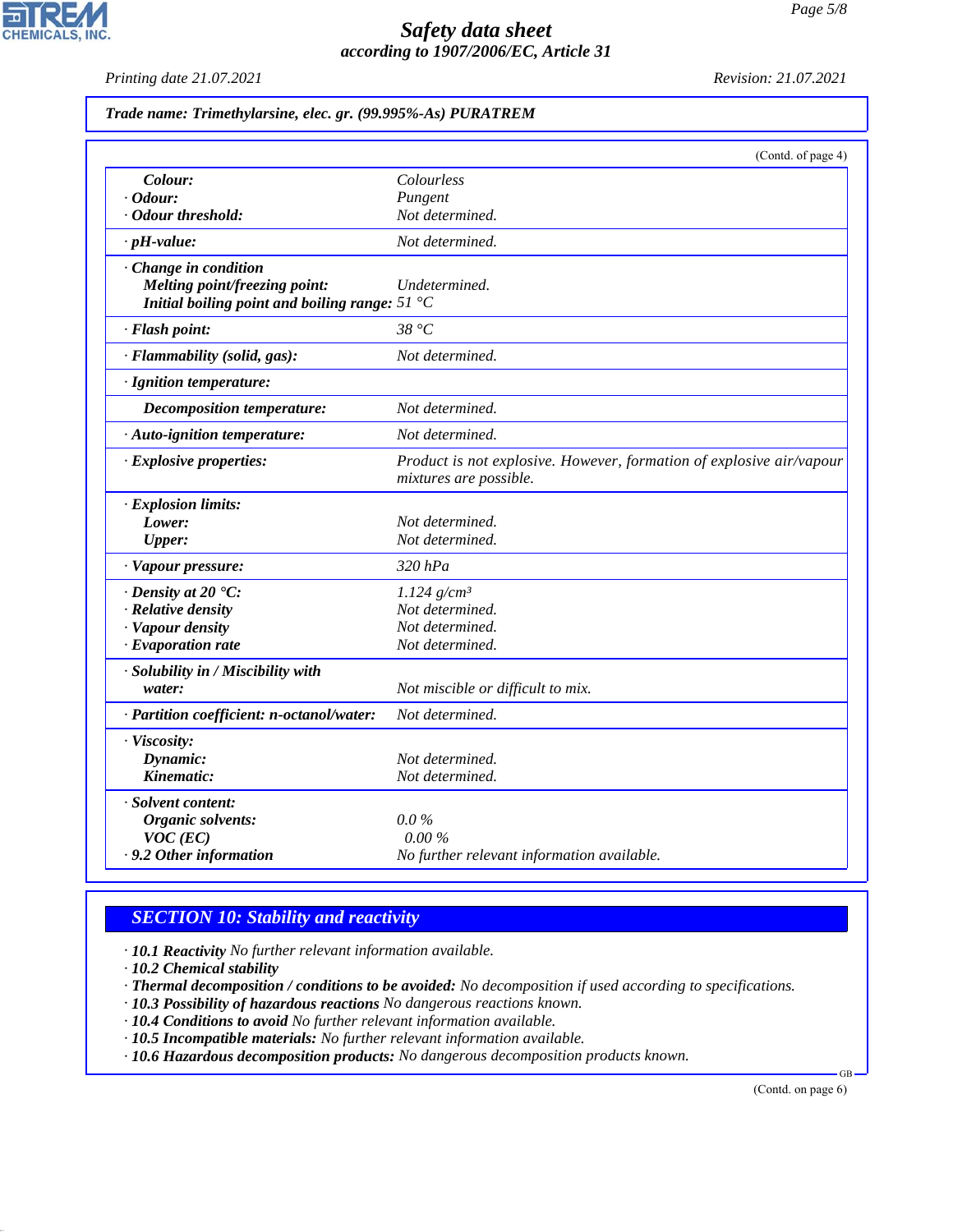*Printing date 21.07.2021 Revision: 21.07.2021*

#### *Trade name: Trimethylarsine, elec. gr. (99.995%-As) PURATREM*

(Contd. of page 5)

#### *SECTION 11: Toxicological information*

- *· 11.1 Information on toxicological effects*
- *· Acute toxicity*

*Toxic if swallowed or in contact with skin. Fatal if inhaled.*

- *· Primary irritant effect:*
- *· Skin corrosion/irritation Based on available data, the classification criteria are not met.*
- *· Serious eye damage/irritation Based on available data, the classification criteria are not met.*
- *· Respiratory or skin sensitisation Based on available data, the classification criteria are not met.*
- *· CMR effects (carcinogenity, mutagenicity and toxicity for reproduction)*
- *· Germ cell mutagenicity*
- *May cause genetic defects.*
- *· Carcinogenicity*
- *May cause cancer.*
- *· Reproductive toxicity Based on available data, the classification criteria are not met.*
- *· STOT-single exposure Based on available data, the classification criteria are not met.*
- *· STOT-repeated exposure Based on available data, the classification criteria are not met.*
- *· Aspiration hazard Based on available data, the classification criteria are not met.*

#### *SECTION 12: Ecological information*

- *· 12.1 Toxicity*
- *· Aquatic toxicity: No further relevant information available.*
- *· 12.2 Persistence and degradability No further relevant information available.*
- *· 12.3 Bioaccumulative potential No further relevant information available.*
- *· 12.4 Mobility in soil No further relevant information available.*
- *· Ecotoxical effects:*
- *· Remark: Very toxic for fish*
- *· Additional ecological information:*
- *· General notes:*

*Also poisonous for fish and plankton in water bodies. Very toxic for aquatic organisms*

- *· 12.5 Results of PBT and vPvB assessment*
- *· PBT: Not applicable.*
- *· vPvB: Not applicable.*
- *· 12.6 Other adverse effects No further relevant information available.*

### *SECTION 13: Disposal considerations*

- *· 13.1 Waste treatment methods*
- *· Recommendation*

44.1.1

*Must not be disposed together with household garbage. Do not allow product to reach sewage system.*

- *· Uncleaned packaging:*
- *· Recommendation: Disposal must be made according to official regulations.*

(Contd. on page 7)

GB

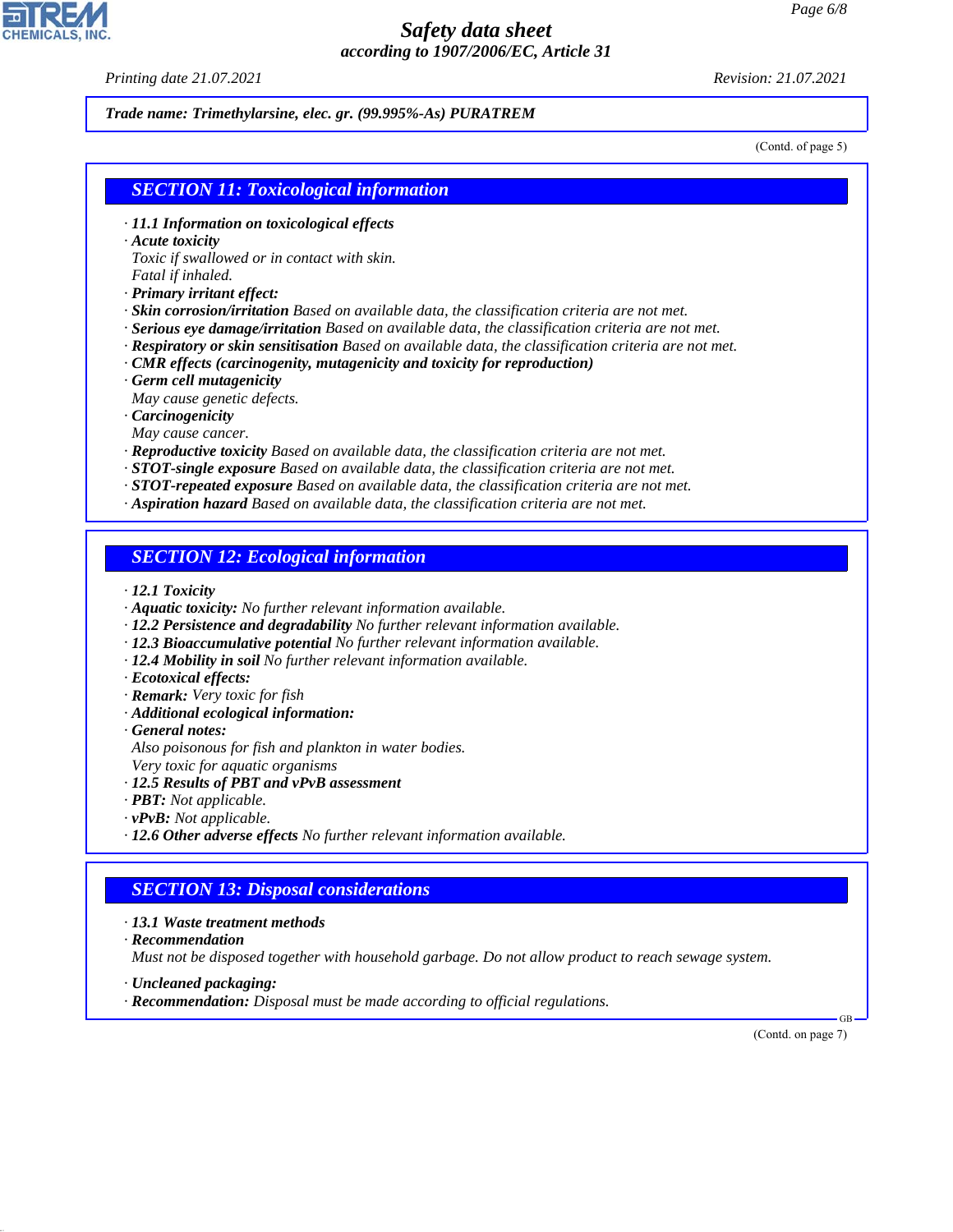*Printing date 21.07.2021 Revision: 21.07.2021*

CHEMICALS, INC.

44.1.1

*Trade name: Trimethylarsine, elec. gr. (99.995%-As) PURATREM*

(Contd. of page 6)

| $\cdot$ 14.1 UN-Number                                                              |                                                                                                      |
|-------------------------------------------------------------------------------------|------------------------------------------------------------------------------------------------------|
| · ADR, IMDG, IATA                                                                   | <b>UN1992</b>                                                                                        |
| · 14.2 UN proper shipping name                                                      |                                                                                                      |
| $\cdot$ ADR                                                                         | 1992 FLAMMABLE LIQUID, TOXIC, N.O.S.                                                                 |
| $·$ IMDG, IATA                                                                      | FLAMMABLE LIQUID, TOXIC, N.O.S.                                                                      |
| · 14.3 Transport hazard class(es)                                                   |                                                                                                      |
| $\cdot$ ADR                                                                         |                                                                                                      |
|                                                                                     |                                                                                                      |
| · Class                                                                             | 3 Flammable liquids.                                                                                 |
| $-Label$                                                                            | $3+6.1$                                                                                              |
| $\cdot$ IMDG                                                                        |                                                                                                      |
|                                                                                     |                                                                                                      |
| · Class                                                                             | 3 Flammable liquids.                                                                                 |
| $\cdot$ <i>Label</i>                                                                | 3/6.1<br>.                                                                                           |
|                                                                                     |                                                                                                      |
| · Class                                                                             | 3 Flammable liquids.                                                                                 |
| $\cdot$ <i>Label</i>                                                                | 3(6.1)                                                                                               |
| · 14.4 Packing group<br>· ADR, IMDG, IATA                                           | III                                                                                                  |
| · 14.5 Environmental hazards:                                                       |                                                                                                      |
| · Marine pollutant:                                                                 | N <sub>o</sub>                                                                                       |
| · 14.6 Special precautions for user                                                 | Warning: Flammable liquids.                                                                          |
| · EMS Number:                                                                       | $F-E,S-D$                                                                                            |
| · Stowage Category                                                                  | A                                                                                                    |
| · 14.7 Transport in bulk according to Annex II of<br><b>Marpol and the IBC Code</b> | Not applicable.                                                                                      |
| · Transport/Additional information:                                                 |                                                                                                      |
| $\cdot$ ADR                                                                         |                                                                                                      |
| $\cdot$ Limited quantities (LQ)                                                     | 5L                                                                                                   |
| $\cdot$ Excepted quantities (EQ)                                                    | Code: E1                                                                                             |
|                                                                                     | Maximum net quantity per inner packaging: 30 ml<br>Maximum net quantity per outer packaging: 1000 ml |